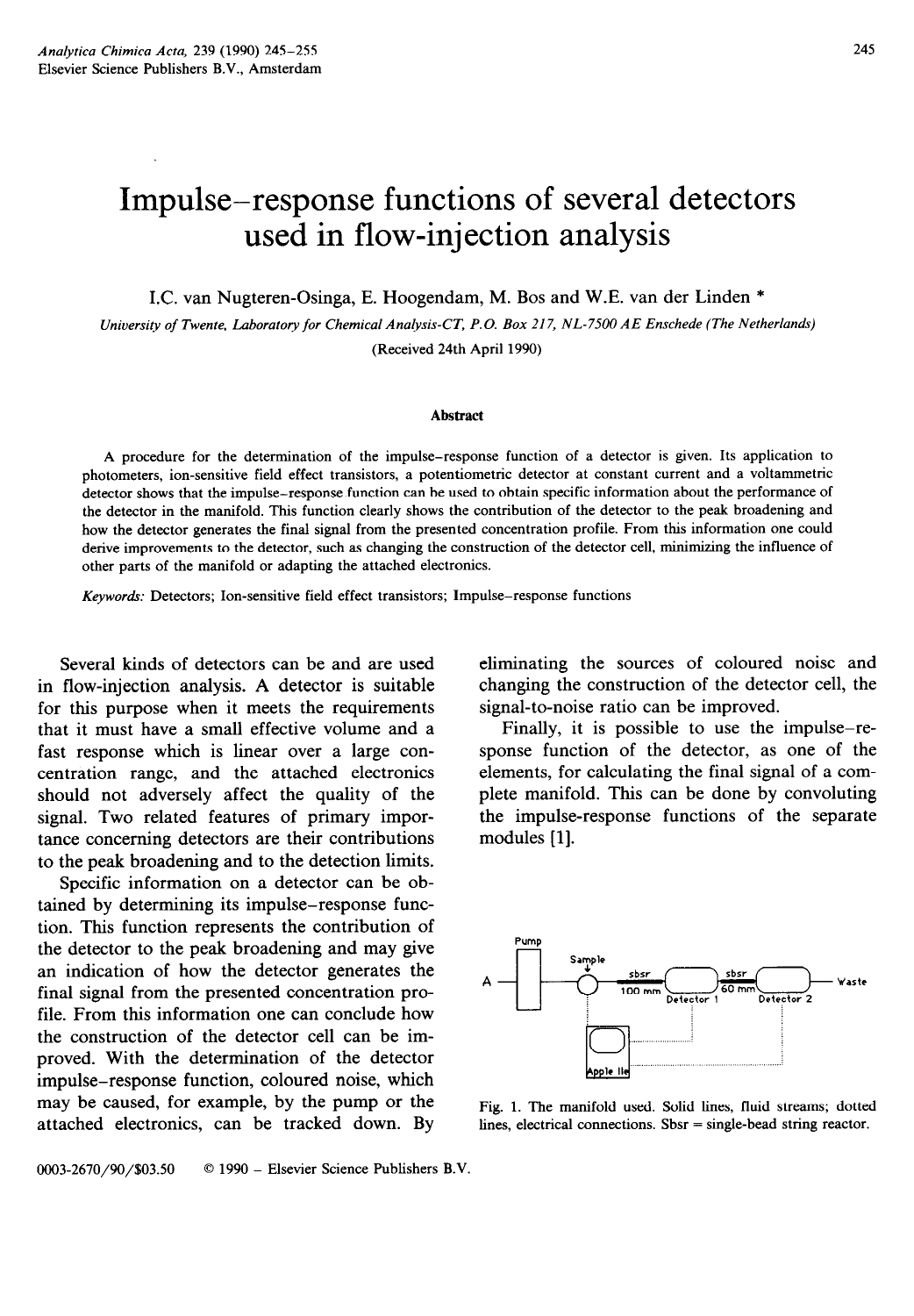## *Merhod*

The manifold shown in Fig. 1 is used for the determination of the impulse-response function of a detector. By deconvoluting the signal of detector  $2[g(t)]$  by the signal of reference detector 1  $[f(t)]$ , the impulse–response function of detector 2 is found. This procedure can be depicted mathematically as

$$
f(t) \xrightarrow{\text{FFT}} F(f)
$$
  
\n
$$
g(t) \xrightarrow{\text{FFT}} G(f)
$$
  
\n
$$
= H(f) \xrightarrow{\text{inv.FFT}} h(t)
$$

where FFT means fast Fourier transform,  $F(f)^*$ is the complex conjugate of  $F(f)$ ,  $k$  is a constant which is related to the noise [this value is responsible for the filtering (Hunt filter)],  $H(f)$  is the transform function, inv.FFT is the inverse fast Fourier transform and  $h(t)$  is the impulse-response function  $[1,2]$ .

A conductivity cell is chosen as reference detector 1. This cell has a small effective volume and the attached electronics allow a fast response. The platinum electrodes are located on opposite sides

## TABLE 1

Detectors used

EXPERIMENTAL **EXPERIMENTAL** and directly facing each other in the flow-through cell.

> According to a study by Taylor and Nieman [3] on the effect of conductivity cell geometries, it is possible to reach a good signal-to-noise ratio with this configuration. It is assumed that a manifold can be described by a tanks-in-series model [4] leading to a skewed peak-like signal. Because of its favourable performance it can be expected that the conductivity cell correctly reflects the presented concentration profile leading to a signal which matches this tanks-in-series model. Detector 2 and the connection between the detectors change the concentration profile showed by detector 1. The impulse-response function reflects this alteration. The influence of the connection between the detector in the impulse-response function is small. The detectors of which the impulseresponse functions are determined are listed in Table 1. It is possible to compare the impulse-response functions of the different detectors, because in each instance the same connection is used.

> The quality of the impulse-response function depends greatly on the number of points used for its calculation; for practical reasons, related to the capacity of the available memory of the computer, this number is limited in this case to 512 points.

| Spectrophotometer                                                         | Skalar 6000, 520-nm filter                                                                                                                                                                               |
|---------------------------------------------------------------------------|----------------------------------------------------------------------------------------------------------------------------------------------------------------------------------------------------------|
| Spectrophotometer                                                         | Zeiss PMQ III, variable wavelength with Hellma $80-\mu$ flow cell                                                                                                                                        |
| pH electrode                                                              | Metrohm flow cell with a Radiometer (G2222c), glass electrode; reference<br>electrode, calomel; attached electronics, Knick Model 763 microprocessor<br>pH meter.                                        |
| Wall-jet configuration used in potentiometric<br>mode at constant current | Metrohm flow cell with glassy carbon electrode and a gold electrode;<br>attached electronics, in-house design                                                                                            |
| Potassium ISFET [6]                                                       | Flow cell [7]; attached electronics, ISFET type 2 amplifier, Electro-Medical<br>Instrumentation. The drain current was fixed at 100 $\mu$ A; sensitivity, 57<br>mV per decade                            |
| Sodium ISFET                                                              | Flow cell [7]; attached electronics, ISFET type 2 amplifier, Electro-Medical<br>Instrumentation. The drain current was fixed at 100 $\mu$ A; sensitivity, 55<br>mV per decade.                           |
| Used as reference detector 1:                                             |                                                                                                                                                                                                          |
| Conductivity cell                                                         | Cell dimensions, length 25 mm $\times$ 1.2 mm i.d.; effective volume, 2.5 $\mu$ l;<br>platinum electrodes in opposing configuration directly facing each other;<br>attached electronics, Philips PW 9509 |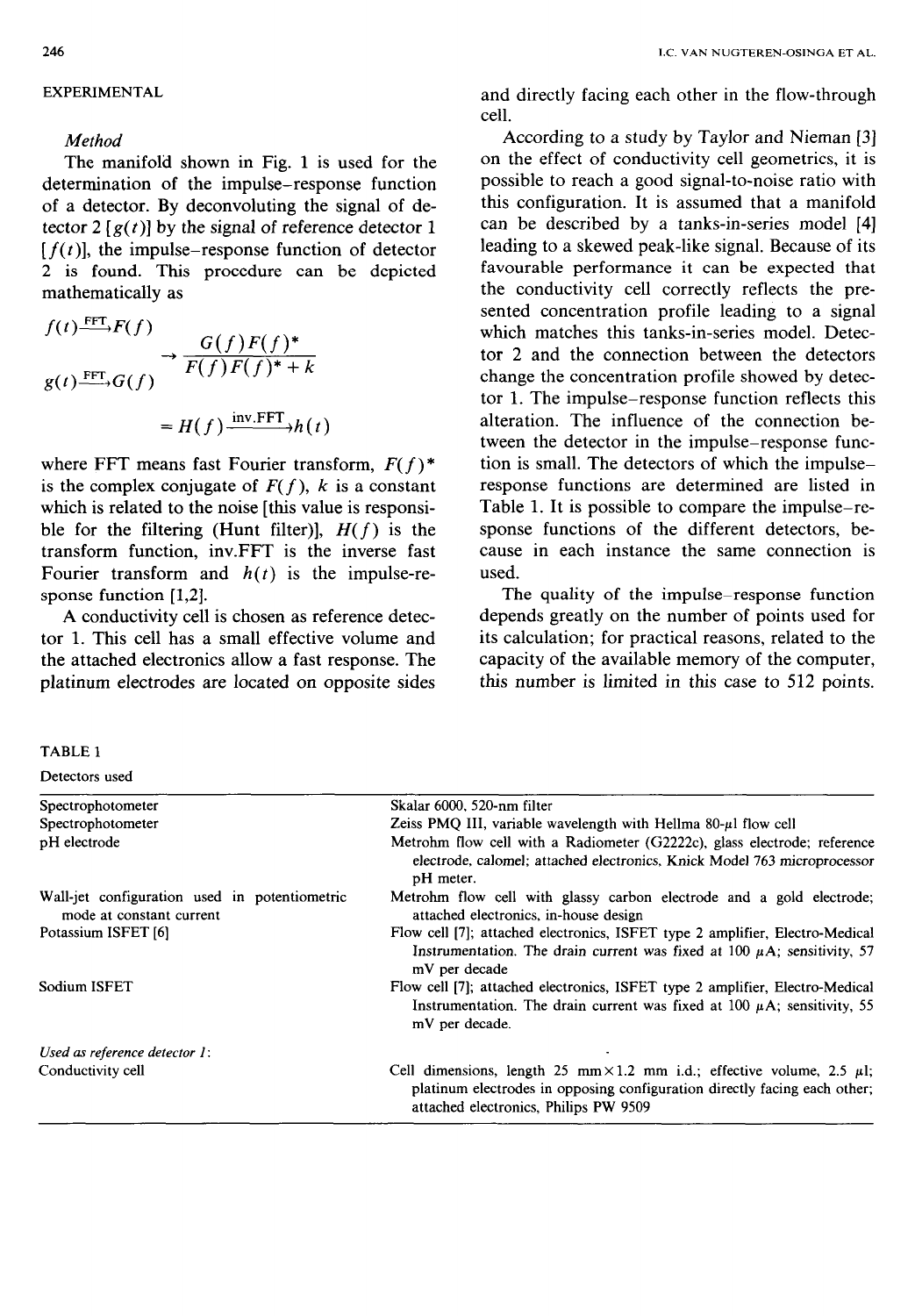#### TABLE 2

Carrier and sample solutions used

| Solution                                      | Detector                         |                                 |                    |                       |                           |                        |  |
|-----------------------------------------------|----------------------------------|---------------------------------|--------------------|-----------------------|---------------------------|------------------------|--|
|                                               | Skalar<br>spectro-<br>photometer | Zeiss<br>spectro-<br>photometer | Wall-jet<br>system | Glass pH<br>electrode | Potassium<br><b>ISFET</b> | Sodium<br><b>ISFET</b> |  |
| Carrier                                       | Water                            | Water                           | Water              | Water                 | KCl <sup>a</sup>          | NaCl <sup>a</sup>      |  |
| Analyte                                       | KMnO <sub>4</sub>                | KMnO <sub>4</sub>               | FeCl <sub>2</sub>  | HCl                   | KCI                       | <b>NaCl</b>            |  |
| Concentration of analyte $(\times 10^{-4}$ M) | 1.8                              | 0.5                             | 2.50               | 5.00                  | 100.0                     | 100.0                  |  |
|                                               | 1.2                              | $1.0\,$                         | 1.25               | 3.75                  | 75.0                      | 75.0                   |  |
|                                               | 0.9                              | 1.5                             | 0.62               | 2.50                  | 50.0                      | 50.0                   |  |
|                                               | 0.6                              | 2.0                             |                    | 1.25                  | 25.0                      | 25.0                   |  |

 $^{\rm a}$  1  $\times$  10<sup>-3</sup> M.

The sample rate is chosen in such a way that parts of the detector signal with the highest rate of change are adequately represented after the analogue to digital conversion (error < 0.5 least significant bit).

By representing the transformed signal of the detector in a magnitude spectrum, coloured noise can be tracked down. In a magnitude spectrum, the quantity  $\sqrt{Ir^2+Re^2}$ , in where *Ir* and *Re* are the imaginary and real part of the signal in the Fourier domain, respectively, is plotted against the frequency. The noise contribution is mainly found in the high-frequency part of this spectrum. Coloured noise is visible as distinct peaks. By eliminating the origin of coloured noise it is possible to improve the signal-to-noise ratio.

In the determination of the impulse-response function, it is also important to eliminate the white noise as far as possible. This is done by means of the Hunt filter [2].

#### *Chemicals*

All chemicals were of analytical-reagent grade. The carrier and sample solutions are given in Table 2.

#### *Apparatus*

The manifold used is depicted schematically in Fig. 1. It consists of a peristaltic pump (Gilson Minipuls II), an injection valve of a rotary type (Rheodyne) and PTFE tubing. The injection volume was about 100  $\mu$ l. Two single-bead string reactors (100 mm and 60 mm  $\times$  1.2 mm i.d., bead diameter 0.65-0.90 mm) were used to accomplish enhanced radial mixing wherever required, i.e., just before the detectors. The injection valve was controlled and the data were collected by the computer. Specifications of the detectors are listed in Table 1. The curves were measured with different sample concentrations (Table 2), different

TABLE 3

Flow-rates (ml min<sup>-1</sup>) used for the determination of the impulse-response functions of the detectors

| Detector                    |                            |                    |                       |                           |                        |  |  |  |
|-----------------------------|----------------------------|--------------------|-----------------------|---------------------------|------------------------|--|--|--|
| Skalar<br>spectrophotometer | Zeiss<br>spectrophotometer | Wall-jet<br>system | Glass pH<br>electrode | Potassium<br><b>ISFET</b> | Sodium<br><b>ISFET</b> |  |  |  |
| 0.40                        | 0.79                       | 0.30               | 0.20                  | 0.92                      | 0.92                   |  |  |  |
| 0.53                        | 0.92                       | 0.65               | 0.38                  | 1.05                      | 1.05                   |  |  |  |
| 0.66                        | 1.05                       | 1.00               | 0.59                  | 1.18                      | 1.18                   |  |  |  |
| 0.79                        | 1.18                       | 1.36               | 1.00                  | 2.10                      |                        |  |  |  |
|                             |                            | 1.66               | 1.20                  | 2.40                      |                        |  |  |  |
|                             |                            | 2.17               |                       | 2.70                      |                        |  |  |  |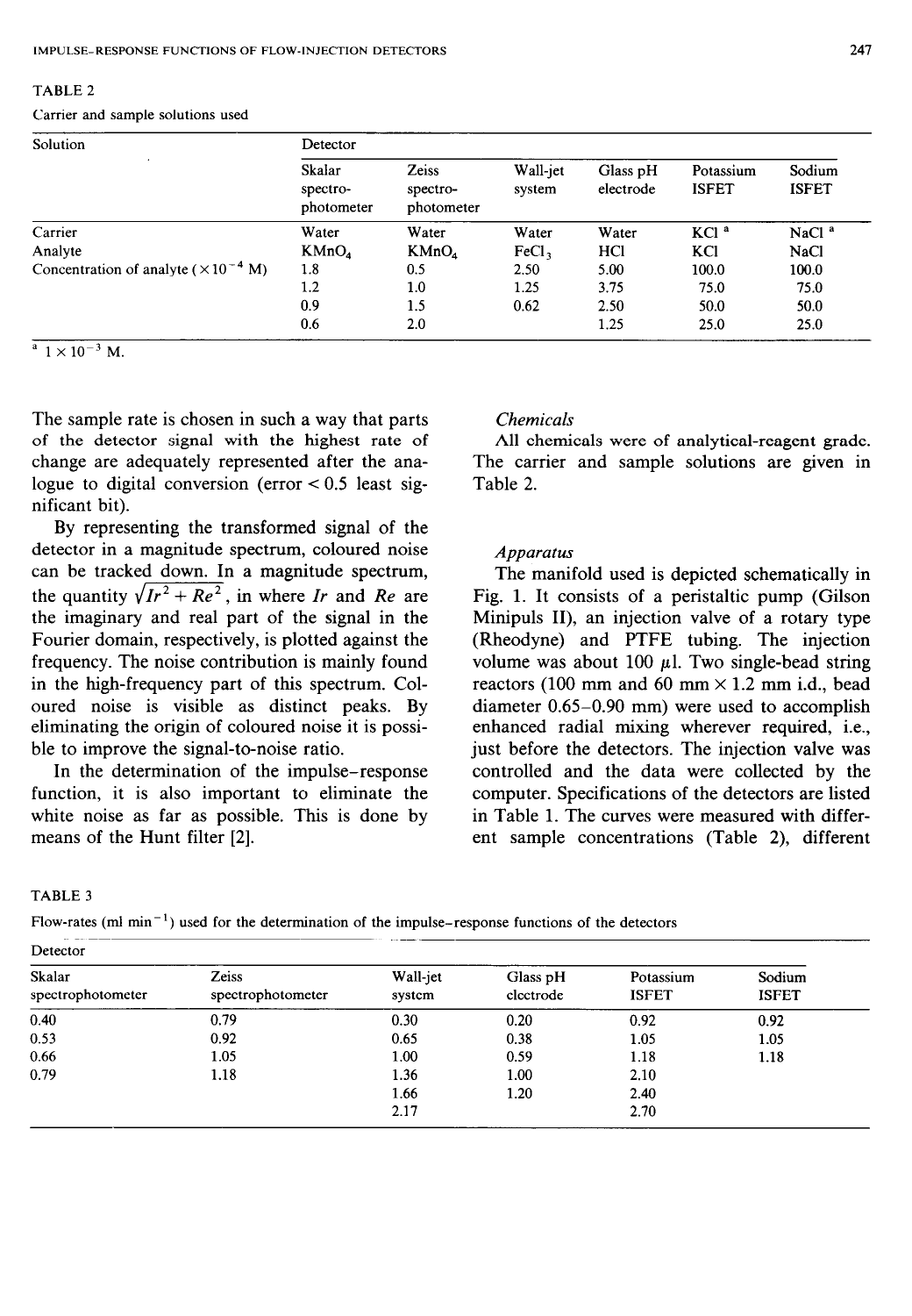flow-rates (Table 3) and with different sample mV. An Apple IIe computer with an A/D conrates. The units on the ordinate are a measure for verter, Digiloc, 12 bits  $(\pm 1 \text{ V})$ , and a D/A conthe voltage derived from the detector;  $1 \to$  is 0.48 verter, Kronemuis,  $12 \text{ bits } (0-10 \text{ V})$ , was used. In



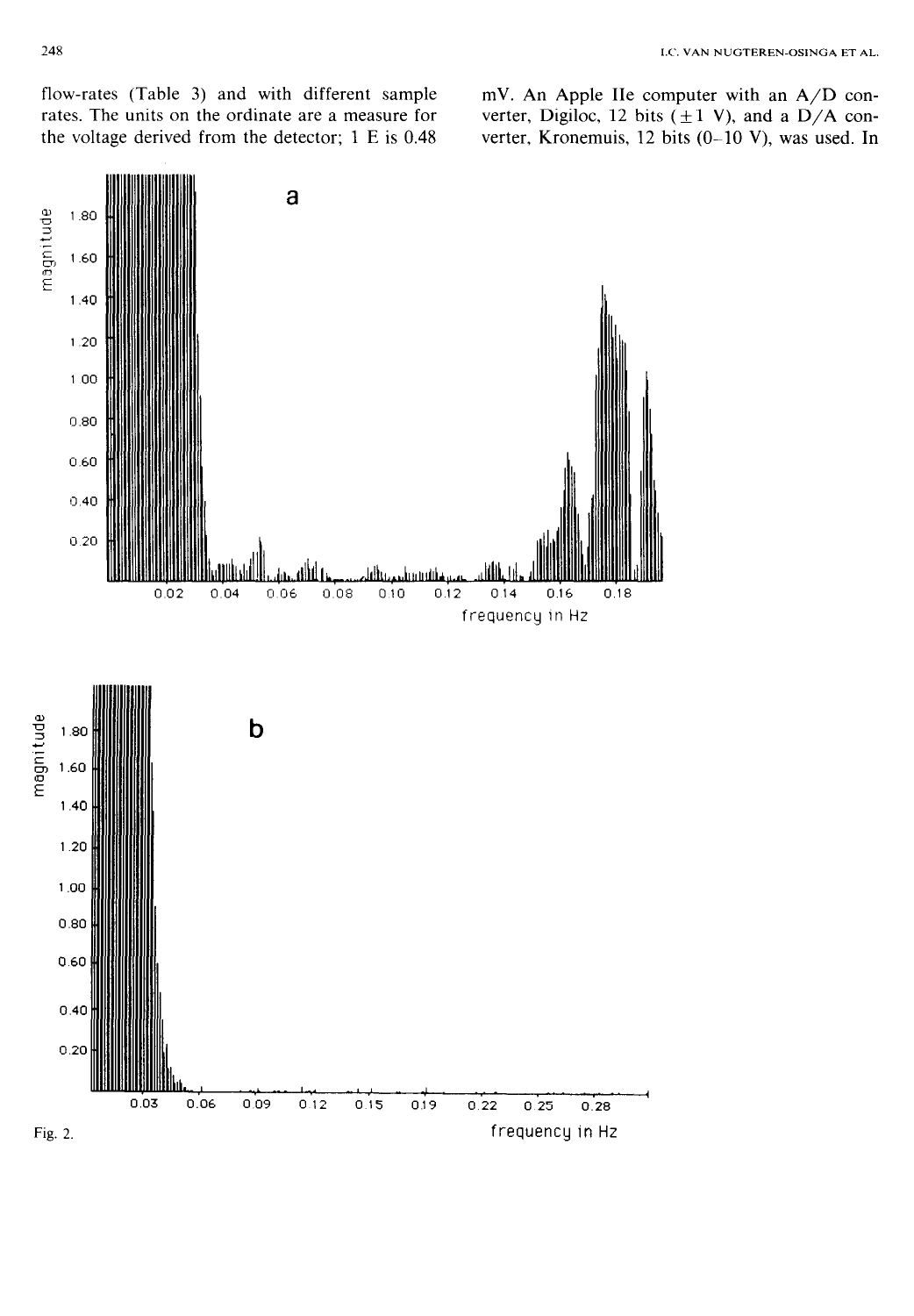

**Fig. 2 (continued). Magnitude spectra of the signals from the Skalar spectrophotometer, the signal being measured (a) every 1.00 s and (b) every 0.63 s. (c) Impulse-response function of the Skalar spectrophotometer (I), the detector signals being measured about**  every 0.63 s; the function is compared with the direct response of the Skalar spectrophotometer (II). Flow-rate, 0.79 ml min<sup>-1</sup>; concentration of sample,  $0.6 \times 10^{-4}$  M.

the fast Fourier transformation 512 points were used.

## **RESULTS AND DISCUSSION**

## *Spectrophotometer (Skalar)*

*The* signals from the spectrophotometer and the conductivity cell were measured every 1.00 s. The magnitude spectrum of the signals from the spectrophotometer is shown in Fig. 2a. The aliasing effect of the electronic chopper of the spectrophotometer causes the coloured noise. Aliasing occurs if the sample frequency is too low. This chopping is achieved by on- and off-switching of the lamp. According to the Skalar manual, this should have a cycle of 650 ms. By synchronizing the signal measurement with the lamp current, a better result was obtained (Fig. 2b). The correct measurement frequency appeared to be  $1.58 \text{ s}^{-1}$ .

The impulse-response function of the Skalar

spectrophotometer is depicted in Fig. 2c together with the direct response of the manifold as measured by the photometer. It can be seen that the contribution of the detector in this manifold to the peak broadening is considerable. The peak broadening factor is expressed as the value determined by dividing the baseline-to-baseline time of the impulse-response function by the baseline-tobaseline time of the direct response function. In this instance the peak broadening factor is 0.6. The peak broadening factor is a measure for the contribution of the detector to the width of the peak and depends on the manifold used. Therefore, the same manifold has to be used for the determination in order to compare the factors of different detectors. Note that the total peak is determined by the convolution of the different impulse-response functions and not by multiplication. From the exponential decrease in the impulse-response function it can be concluded that the photometer cell seems to act like a single well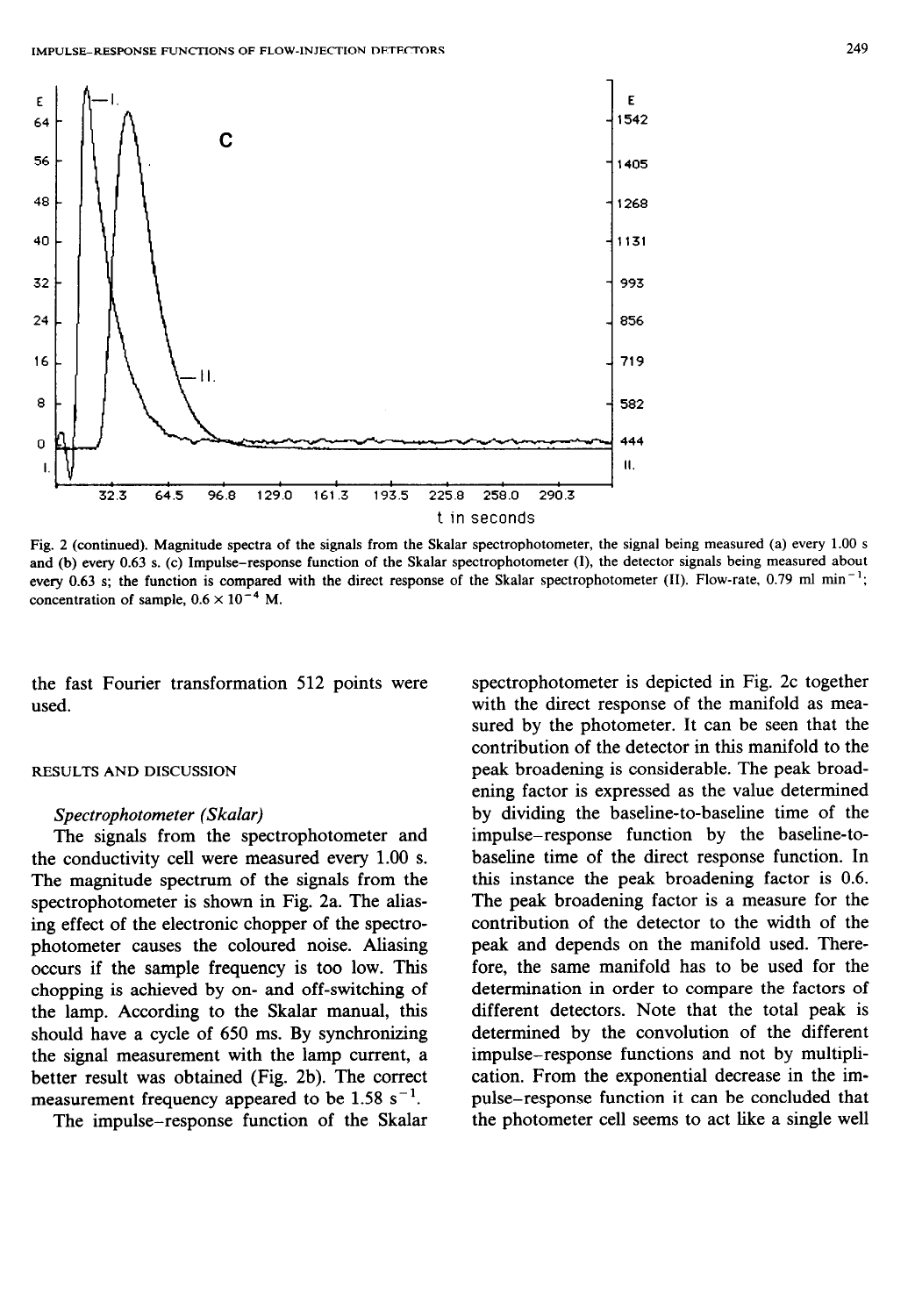stirred tank, so the construction of the detector cell can be improved by simply reducing the volume. The smallest possible size of a detector cell is determined primarily by the molar absorptivity and the number of photons passing per second through the cell. The limit with a standard optimized spectrophotometer is about 10  $\mu$ 1 [5].

The shape and height of the impulse-response function do not depend on the concentration, which means that the detector response is linear in this concentration range. On increasing the flow, the impulse-response function became narrower and higher. However, the peak broadening factor did not change.

## *Spectrophotometer (Zeiss) with Hellma U-shaped cell*

The signals from the detectors were measured every 0.36 s. According to the magnitude spectrum of the transformed signal of the spectrophotometer, there is no coloured noise. The magnitude of the white noise is high. The impulse-response function and the direct response of the manifold as measured by the photometer are depicted in Fig. 3. It can be seen that the peak broadening caused by the Hellma cell is larger than that from the cell in the Skalar spectrophotometer, the peak broadening factor being 0.8 for an otherwise identical manifold. Also, the Hellma cell seems to act like a well stirred tank and the construction can therefore be optimized by reducing the volume.

The impulse-response function has a similar behavioural pattern to that with the Skalar spectrophotometer.

## *Wall-jet system*

The wall-jet potentiometric system at constant current consists of a Metrohm cell [8] with a gold working electrode and a glassy carbon counter electrode. The constant current through these electrodes was 10  $\mu$ A. The signals from the detectors were measured every 0.50 s. According to the



Fig. 3. Impulse-response function of the Zeiss spectrophotometer with Hellma U-shaped cell (I), the detector signals being measured every 0.36 s; the function is compared with the direct response of the Zeiss spectrophotometer (II). Flow-rate, 1.05 ml min<sup>-1</sup>; concentration of sample,  $0.5 \times 10^{-4}$  M.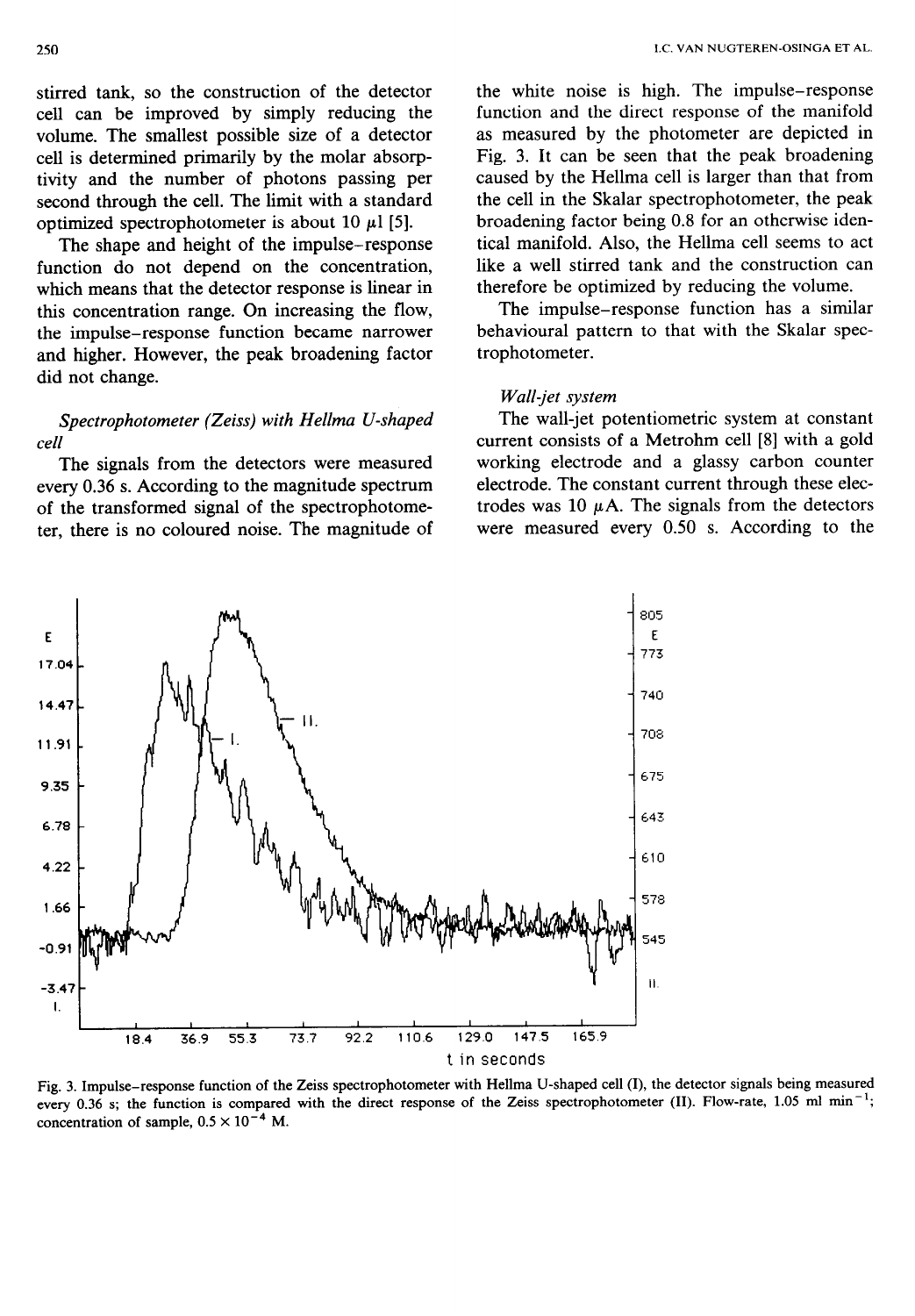magnitude spectrum there was no coloured noise.

The impulse-response function and the direct response of the manifold as measured by the walljet system are depicted in Fig. 4. The peak broadening factor in this manifold is 0.5. The impulseresponse function exists of two parts. The first is a sharp peak which is caused by the direct flow towards the electrode. The second part is caused by the washing out of the analyte of the detector cell, i.e., the analyte recirculates towards the electrode surface. For improvements in the construction, the detector cell must be changed in such a way that this recirculation of the analyte is prevented; an example of such a construction is the confined wall jet, described by Dalhuysen et al. 191.

The shape of the impulse-response function of this detector was also independent of the concentration and became higher and narrower with increasing flow. The peak broadening factor did not change.

## *pH electrode system*

A glass electrode and a calomel reference electrode are used in the Metrohm cell [8]. The signals from the detectors were measured every 0.60 s. No coloured noise was found in the magnitude spectrum. An impulse-response function and the direct response of the manifold as measured by the pH electrode system are depicted in Fig. 5. The peak broadening factor was 0.6. The response of the glass electrode is logarithmically dependent on the concentration. The shape of the impulse-response function changes with the concentration in such a way that the former becomes higher on lowering the concentration.

The logarithmic effect probably divides the impulse-response function into two peaks and provides one or more small peaks in the last part. This effect is further considered in the Appendix. Despite the influences of the logarithmic effect, one can conclude from the flow tests that the impulse-response function exhibits two features,



Fig. 4. Impulse-response function of the wall-jet system (I) with glassy carbon working electrode and gold reference electrode, the detector signals being measured every 0.50 s; the function is compared with the direct response of the wall-jet system (II). Flow-rate, 1.00 ml min<sup>-1</sup>; concentration of sample,  $2.5 \times 10^{-4}$  M.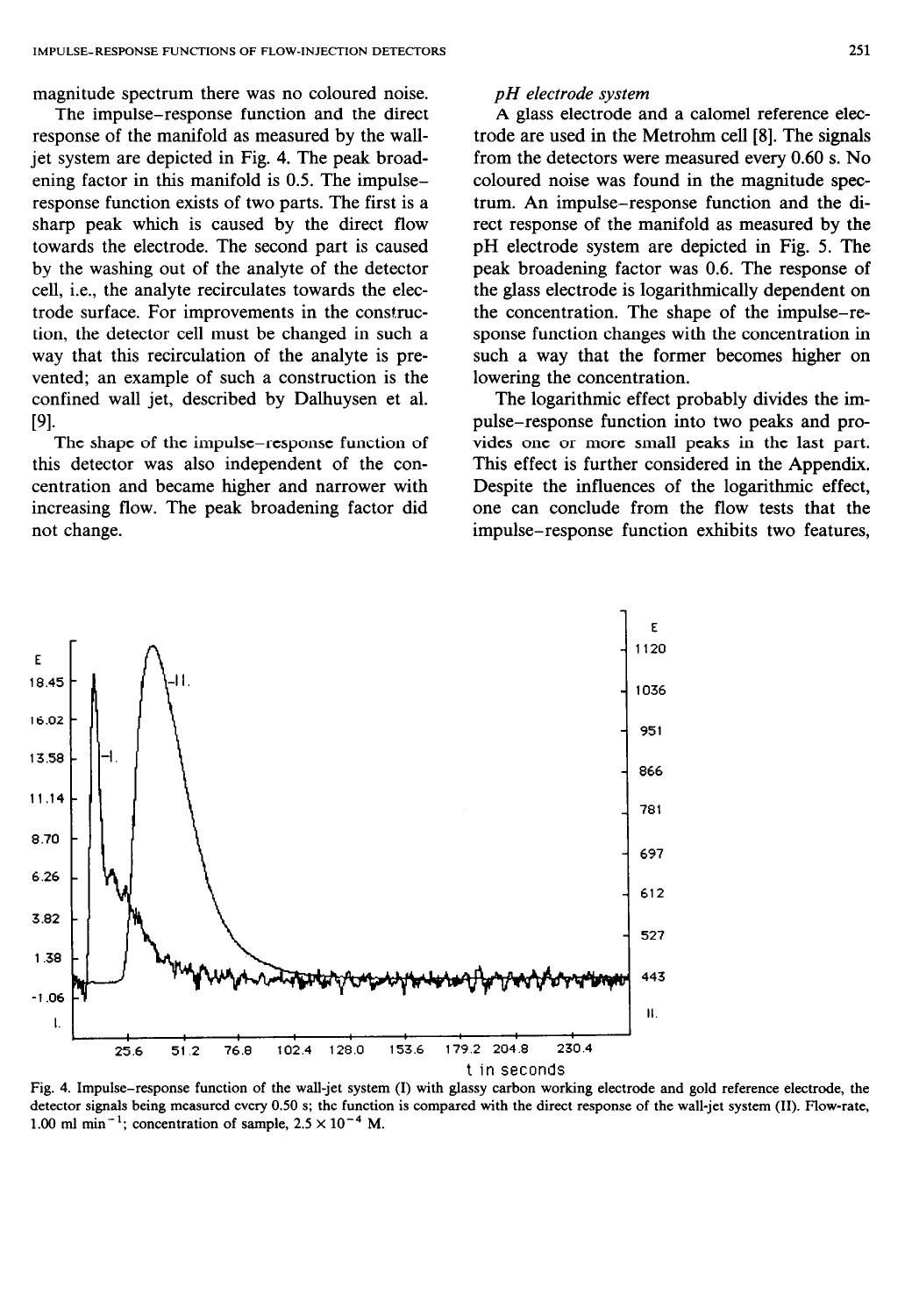

Fig. 5. Impulse-response function of the glass electrode system (I), the detector signals being measured every 0.60 s; the function is compared with the direct response function. Flow-rate, 1.00 ml min<sup>-1</sup>; concentration of sample,  $5.0 \times 10^{-4}$  M.

namely direct flow towards the electrode and washing out of the analyte from the detector cell. Increasing the flow again caused a higher and narrower impulse-response function. The peak broadening factor did not change.

## *Potassium ISFET*

The impulse-response function of a detector cell containing a potassium ion-sensitive field effect transistor (ISFET) and a reference ISFET was determined. The device is provided with a potassium-selective membrane, i.e., silicone rubber with valinomycin as the ionophore, which is chemically bonded to the silica of the transistor. The signals from the conductivity cell and the ISFET were measured every 0.2 s.

The magnitude spectrum of the response of the ISFET showed coloured noise. On increasing the flow by changing the pump speed, this coloured noise shifted in the magnitude spectrum. On increasing the flow by changing the diameters of the pump tubes, the frequency of the coloured noise did not change. Hence this noise was caused by the pump. By using pulse dampers the magnitude of this coloured noise was halved.

The impulse-response function and the direct response of the manifold as measured by the ISFET system are depicted in Fig. 6. The peak broadening factor is 0.7. The response of the potassium ISFET is logarithmically dependent on the concentration. The function becomes higher with lower concentration and the logarithmic effect, i.e., the division of the function into two peaks, becomes less. The detector seems to act more linearly with lower concentrations, as shown in Fig. 6. On increasing the flow, the general shape of the peak did not change but became higher and narrower. The peak broadening factor did not change.

# *Sodium ISFE T*

The impulse-response function of a detector cell containing a sodium ISFET was determined. There is no membrane bonded to the silica of the transistor. The signals from the conductivity cell and the ISFET were measured every 0.2 s. The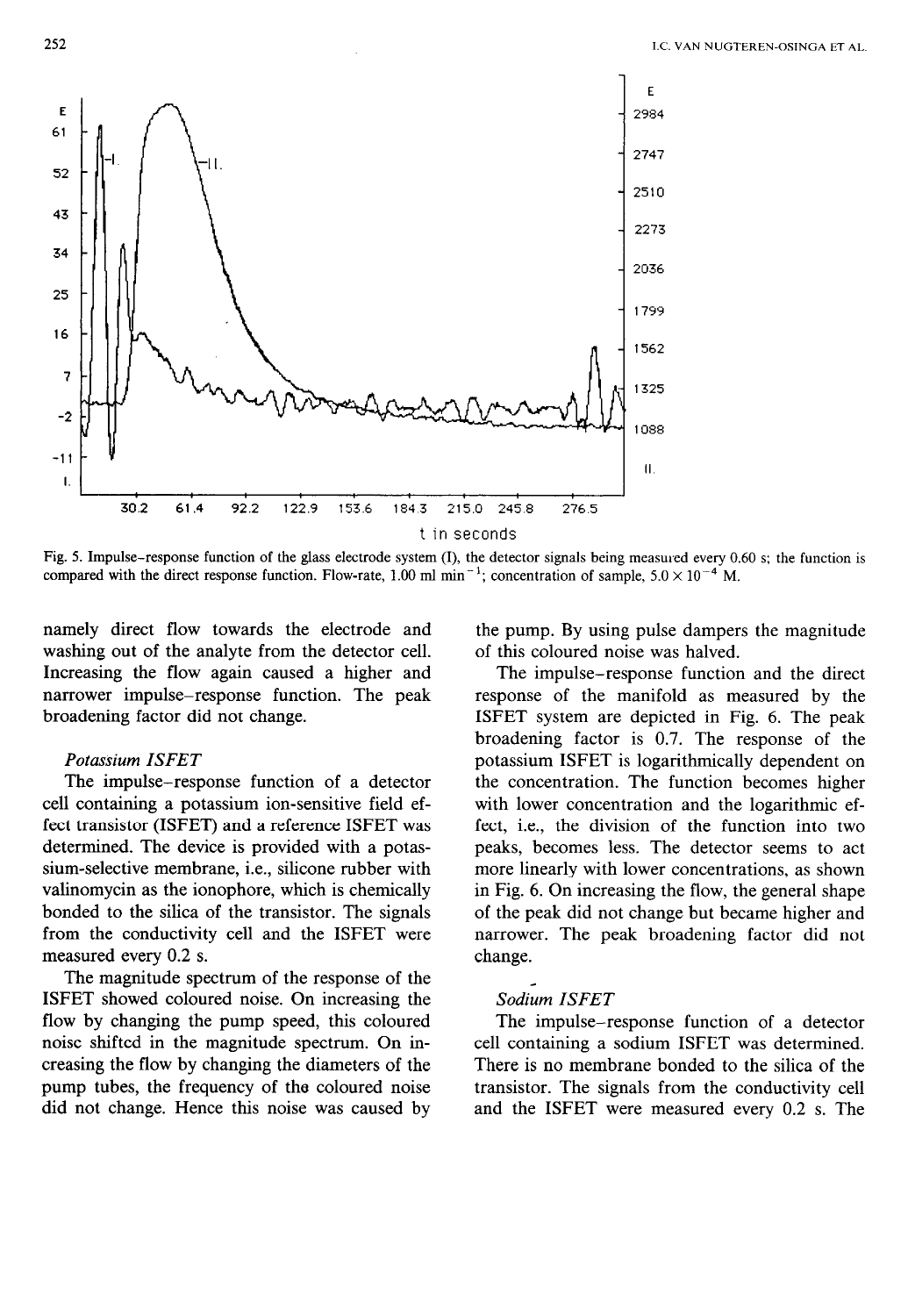

Fig. 6. Impulse-response function of the ISFET system (I) with the potassium ISFET, the detector signals being measured every 0.20 s; the function is compared with the direct response of the potassium ISFET system (II). Flow-rate, 0.92 ml min<sup>-1</sup>; concentration of sample,  $2.5 \times 10^{-3}$  M.



Fig. 7. Impulse–response function of the ISFET system (I) with the sodium ISFET, the detector signals being measured every 0.20 s; the function is compared with the direct response of the sodium ISFET system (II). Flow-rate, 0.92 ml min<sup>-1</sup>; concentration of sample, 0.01 M.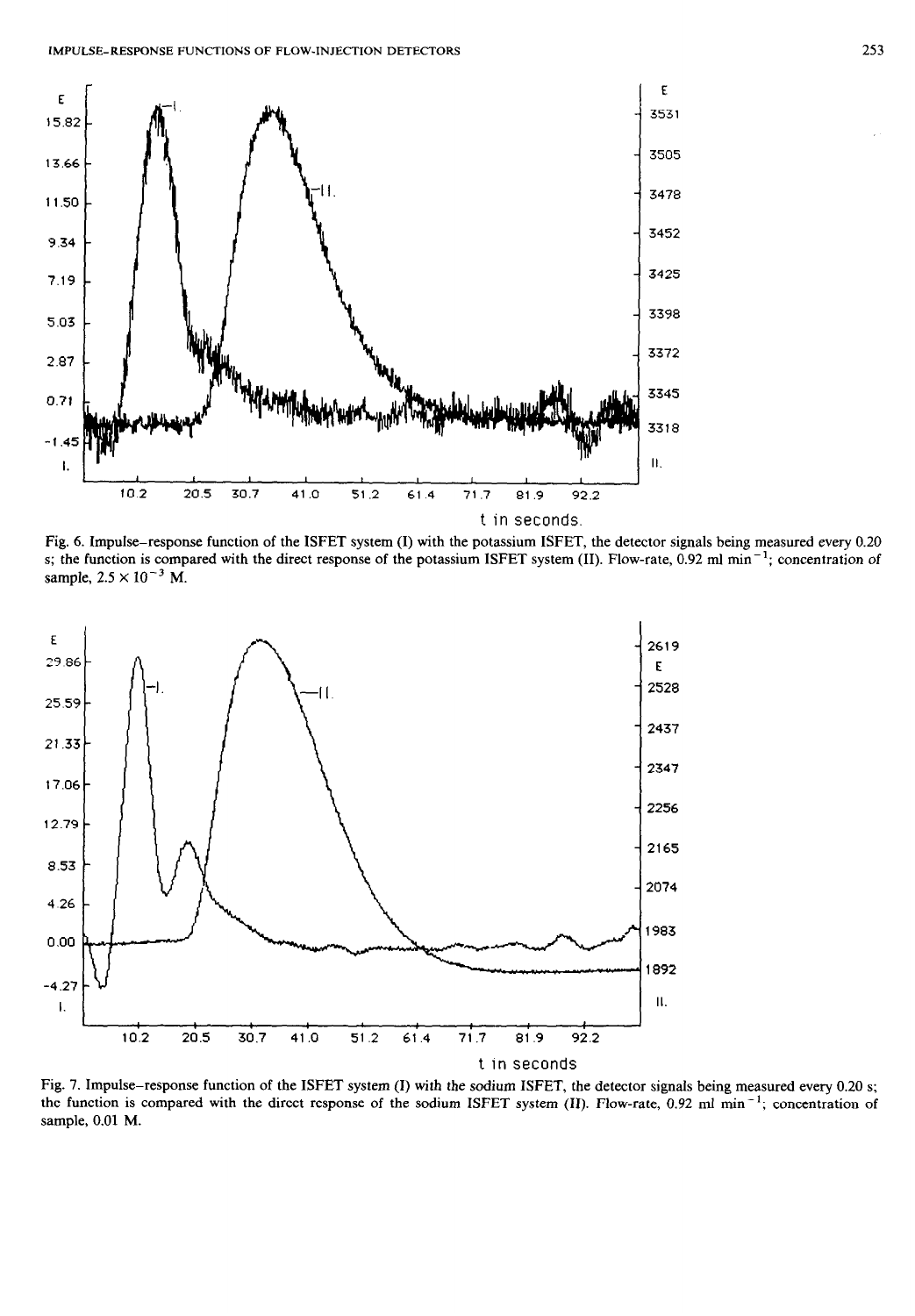magnitude spectrum showed coloured noise caused by the pump with a magnitude of one. The magnitude of the white noise was lower than that with the potassium ISFET.

The impulse-response function and the direct response function of the manifold as measured by the ISFET system are shown in Fig. 7. The peak broadening factor was 0.7. The response of the ISFET is logarithmically dependent on the concentration. The impulse-response function in this instance is calculated with higher concentrations, so the two peaks caused by the logarithmic effect are more distinct. On increasing the flow, the general shape of the impulse-response function did not change but it became higher and narrower. The peak broadening factor did not change.

Despite the logarithmic effect, it can be seen that the ISFET is influenced by the washing out of the analyte from the detector cell. When the construction of the cell is optimized, this feature must be considered.

The potassium ISFET is more affected by coloured and white noise than the sodium ISFET. This may be caused by the membrane. The re-

sponse of the sodium ISFET is faster. The time between  $t = 0$  and the peak maximum of the impulse-response function can be taken as the response time. When the response times of two detectors are compared in this way, it is important to keep the distance between the detector and the conductivity cell the same and to determine the response functions of the detectors at the same flow.

## *Conclusions*

The impulse-response function of an ideal detector is high and narrow. A spectrophotometer accomplishes this when the volume of the flowthrough cell is small. With the wall-jet systems and the ISFETs it is important that the signal is only generated by the flow against the electrode and is not influenced by recirculation of the analyte in the detector cell.

The authors thank P.D. van der Wal for placing the ISFETs at their disposal. These investigations were supported (in part) by the Netherlands Foundation for Chemical Research (SON) with



Fig. Al. The calculated curve and its logarithmic form.